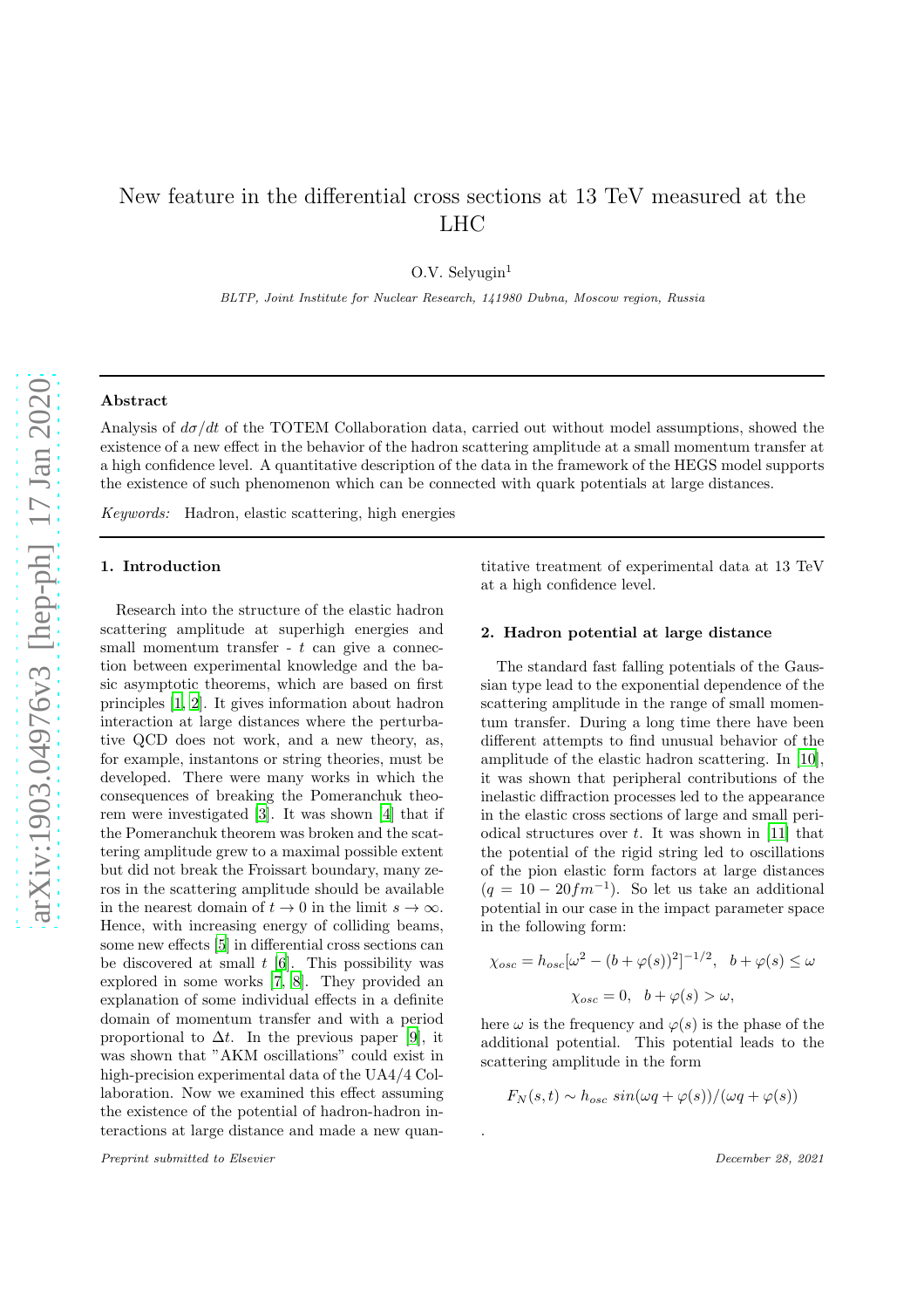In the case of cutting the potential, for example by the  $\theta$ -function, we shall get a strongly oscillating expression as  $t \to 0$  with the period, which is approximately proportional  $t$ , and with the amplitude, which is suppressed as  $t$  grows. The potentials with the peculiarities at the determined distance, considered in [\[12\]](#page-4-11),

<span id="page-1-0"></span>
$$
gV(r) = g[1 - exp(\mu(r - r_0))]^{-1}, \qquad (1)
$$

lead to similar behavior of the additional term. In contrast with the potential of the multi-gluon exchange there is no necessity to enter an additional cut of the potential. But on the other hand, we have to get eikonalization of the Born terms. At first, we need to calculate the eikonal phase, which can be obtained directly from the interaction potential, and then the amplitude in the t-representation together with the leading eikonal which can be directly calculated from the interaction potential. However, as the potential gives only a small additive contribution to the leading eikonal, as a final result we shall get the additional term, practically appropriate to the born term. Using the standard Fourier transform [\[13\]](#page-4-12) of the potential  $V(\vec{r})$ , one can obtain the Born term of the scattering amplitude

$$
F_B(t) = g \int V(\vec{r}) e^{iqr} d^3r.
$$
 (2)

If the potential has the spherical symmetry, the Born amplitude can be calculate as

$$
F_B(t) = g/q \int_0^\infty r \sin(qr) V(\vec{r}) dr.
$$
 (3)

Numerical integration allows one to calculate an additional term in both the direct and eikonal approach. The results of calculations are shown in Fig.1.

## 3. Analysis of the TOTEM 13 TeV data by the selection method

The usual method of minimization  $\chi^2$  in this situation often works poorly. On the one hand, we should define a certain model for part of the scattering amplitude having zeros in the domain of small t. However, this model may slightly differ from a real physical picture. On the other hand, the effect is rather small and gives an insignificant change in the sum of  $\chi^2$ . Therefore, in this work let us apply another method, namely, the method of comparison of two selected, statistically independent,



Figure 1: The Born term of the amplitude, appropriate to expression [\(1\)](#page-1-0), calculated at different  $r_0$  (long-dashed line with  $r_0 = r_0^a$  and hard line for  $r_0 = 5r_0^a$  with  $\mu = 1$  GeV; dashed line - for  $r_0 = 5r_0^a$  with  $\mu = 0.1$   $\ddot{G}eV$ 

extractions, for example  $[14]$ . If we have two statistically independent selections  $x'_{n_1}$  and  $x''_{n_2}$  of values of the quantity  $X$  distributed around a definite value of A with the standard error equal to 1, we can try to find the difference between  $x'$  $n_1$  and  $x_{n_2}$ . For that we can compare the arithmetic mean of these selections  $\Delta X = (x_1' + x_2' + ... x_{n1}')/n_1 - (x_1'' +$  $(x_2^{"} + ... x_{n2}^{"})/n_2 = \overline{x'_{n_1} - x_{n_2}^{"}}$ . The standard deviation for that case will be  $\delta_{\overline{x}} = [1/n_1 + 1/n_2]^{1/2}$  And if  $\Delta X/\delta_{\overline{x}}$  is larger than 3, we can say that the difference between these two selections has the 99% probability .

The deviations  $\Delta R_i$  of experimental data from these theoretical cross sections will be measured in units of experimental error for an appropriate point

$$
\Delta R_i = \left[ (d\sigma/dt_i)^{exp} - (d\sigma/dt_i)^{th} \right] / \delta_i^{exp}, \qquad (4)
$$

where  $\delta_i^{exp}$  is an experimental error. To take this effect into account, we break the whole studied in-



Figure 2: a) [left] Sums  $S^{up}$  and  $S^{dn}$  calculated with additional normalization  $n_i = 1.1$  for  $q_0 = 0.039$  GeV and  $\delta q = 0.000831$  GeV (full and dashed lines); and for  $q_0 - \delta q/2$ ( long-dashed and dots lines).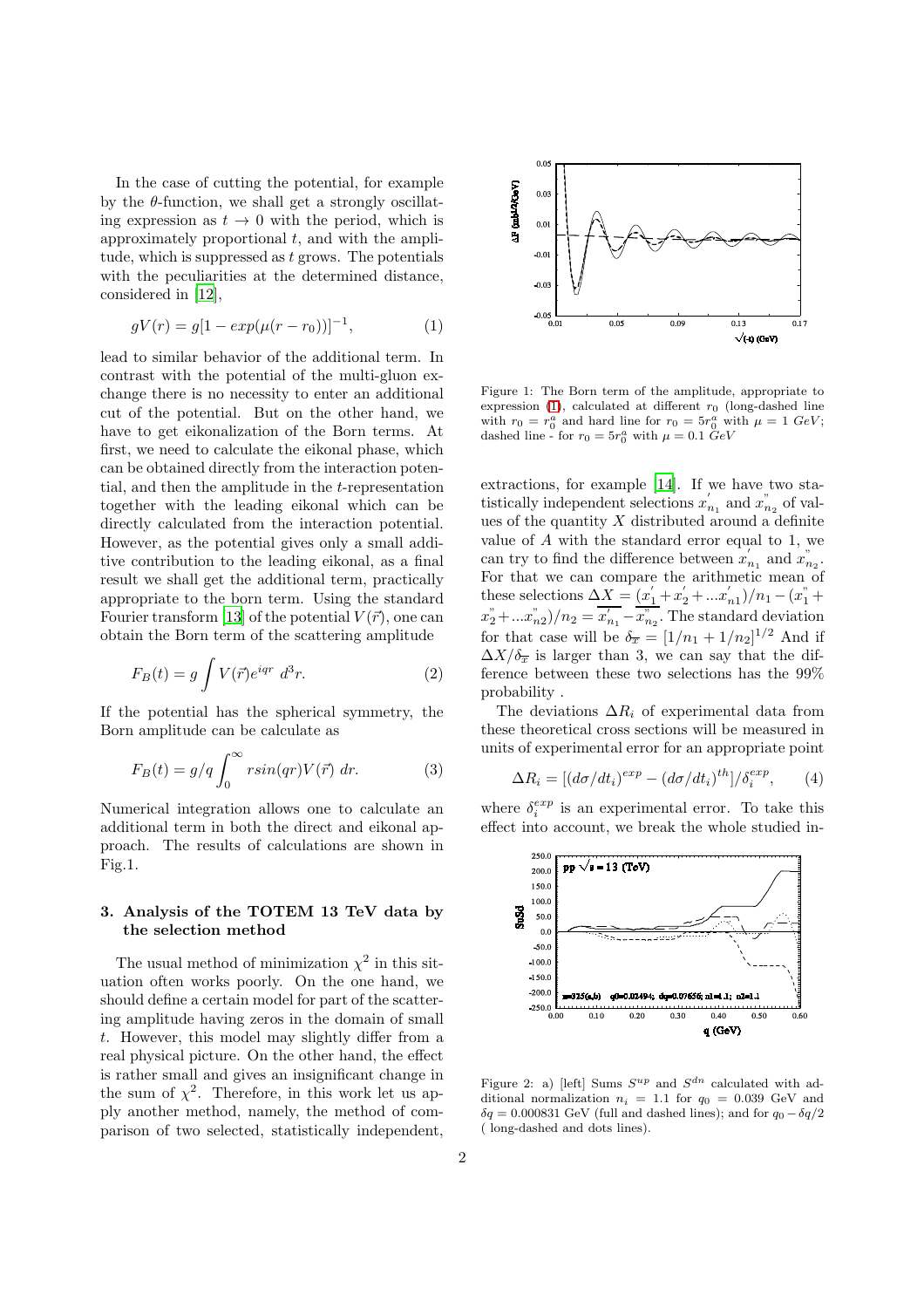terval of momentum transfer into  $k$  equal pieces  $k\delta t = (t_{max} - t_{min}),$  where  $\Delta R_i$  is summed separately over even and odd pieces. Thus, we get two sums  $S^{up}$  and  $S^{dn}$  for  $n_1$  even and  $n_2$  odd interval. At this  $n_1 + n_2 = k$  and  $|n_1 - n_2| = 0$  or 1

$$
S^{up} = \sum_{j=1}^{n_1} \left( \sum_{i=1}^{N} \Delta R_i \right) |_{\delta q(2j-1) < q_i \leq \delta q(2j)},
$$
\n
$$
S^{dn} = \sum_{j=1}^{n_2} \left( \sum_{i=1}^{N} \Delta R_i \right) |_{\delta q(2j) < q_i \leq \delta q(2j+1)}.
$$
\n
$$
(5)
$$

In the case of some difference of experimental data from the theoretical behavior expected by us or incorrectly determined parameters, these two sums will deviate from zero; however, their sizes should coincide within experimental errors. However, this will be so in the case if experimental data have no any periodic structure or a sharp effect coincides with one interval. We assume that such a periodic structure is available and its period coincides with the chosen interval  $2\delta t$ . In this case, the sum  $S^{up}$ will contain, say, all positive half-cycles; and the sum  $S^{dn}$ , all negative half-cycles. The difference between  $S^{up}$  and  $S^{dn}$  will show the magnitude of an additional effect summed over the whole researched domain.

Our method does not require exact representation of the oscillatory part of the scattering amplitude, and now let us apply it to new LHC data of the TOTEM Collaboration at 13 TeV [\[15,](#page-5-0) [16](#page-5-1)]. It gives us two sets of the data: one  $0.000879 < |t| <$  $0.201041 \text{ GeV}^2$  includes the Coulomb-hadron interference range and the other  $0.0384 < |t| < 3.822$  $GeV<sup>2</sup>$  for the large t. Both sets have the overlapping region. We find that three first points of the second set hardly differ from the data of the first set and we removed them. For the first analysis we do not include the region of the diffraction minimum as we try, using this new method, to examine some additional oscillation behaviour with minimum model assumption, but the region of the dip requires some model for the description of the elastic scattering in a wide region of t,

Here and below we use only statistical errors, and systematic errors are taken into account as an additional normalization coefficient for both the sets. For the basic (non-oscillating ) amplitude we use the standard exponential form with three slopes multiplied by  $t, t^2, t^3$ . In Fig.2, such sums in eq.(3) are represented for the period that is proportional to  $\sqrt{-t}$ . Then we move the segments by one-half



Figure 3:  $S^{up}$  and  $S^{dn}$  calculated with additional normalization  $n_i = 1.1$  for  $t_0 = 910^{-3}$  GeV<sup>2</sup> and  $\delta t = 0.0498$  GeV<sup>2</sup> (full and dashed lines); b) [bottom] the same for  $q_0 - \delta q/2$  ( long-dashed and dots lines).

the segment and calculate these sums again. The results are shown in Fig.2 by the long-dashed and dotted lines. The large difference between the first and second cases clearly shows the existence of some oscillation contributions in the scattering amplitude especially at large  $t$ . Now let us calculate such sums with the period that is proportional to  $t$ . The results are shown in Fig.3 a,b. To evaluate the size of a possible effect, one should examine the difference of the arithmetic mean values  $\Delta S$  and the corresponding dispersion -  $\delta S$  [\[14](#page-4-13)]

$$
\overline{\Delta S} = \overline{S^{up}} - \overline{S^{dn}}; \quad \overline{\delta S} = (1/[1/n_1 + 1/n_2]^{1/2})/N. \quad (6)
$$

Let us calculate the sum of  $\Delta R_i$  and its arithmetic mean

$$
\overline{\Delta S} = 285/325 = 0.877 \pm 0.028. \tag{7}
$$

Obviously, the existence of the oscillatory contributions at a high confidence level is show.

#### 4. HEGS model analysis

Now let us try to find the form of such additional oscillation contribution to the basic elastic scattering amplitude. As a basis, take our high energy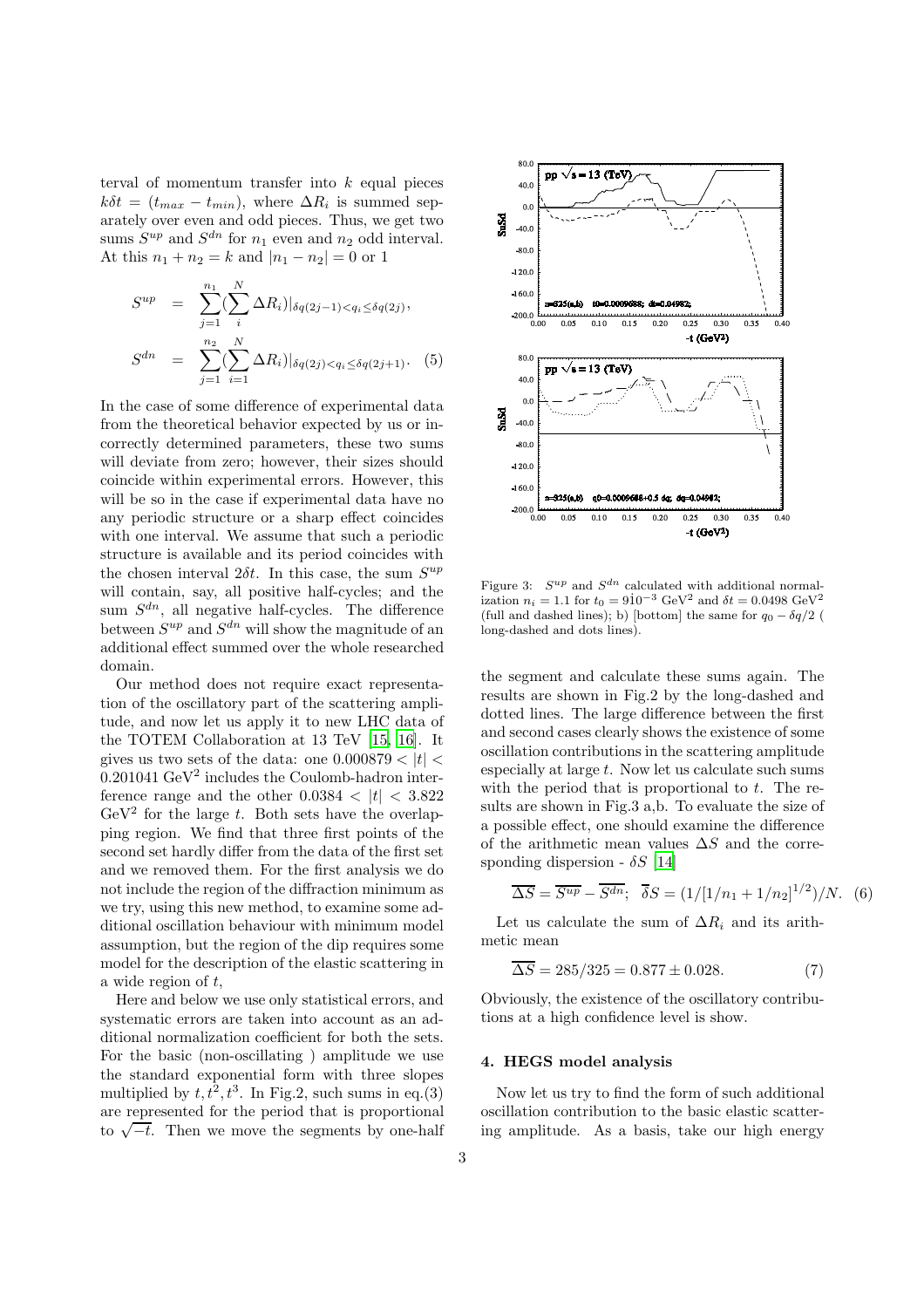

Figure 4: a) (top) The  $d\sigma/dt$  of the elastic pp scattering at 13 TeV (the data of the two sets of the TOTEM Callaboration -small points; the thin line -the model calculations without the oscillation contribution; the tiny-dashed thick line - with the oscillation contributions; b) (midle) the same - magnification at small  $t$ ; c) (bottom) the same - magnification of the region of the diffraction minimum

generalized structure (HEGS) model [\[17,](#page-5-2) [18\]](#page-5-3) which quantitatively describes, with only a few parameters, the differential cross section of  $pp$  and  $p\bar{p}$  from  $\sqrt{s}$  = 9 GeV up to 13 TeV, including the Coulombhadron interference region and the high- $|t|$  region up to  $|t| = 15 \text{ GeV}^2$ , and quantitatively well describes the energy dependence of the form of the diffraction minimum [\[19](#page-5-4)]. However, to avoid possible problems connected with the low-energy region, we consider here only the asymptotic variant of the model [\[20](#page-5-5)]. The total elastic amplitude in general receives five helicity contributions, but at high energy it is enough to write it as  $F(s,t) =$  $F^h(s,t) + F<sup>em</sup>(s,t)e^{\varphi(s,t)}$ , where  $F^h(s,t)$  comes

from the strong interactions,  $F<sup>em</sup>(s,t)$  from the electromagnetic interactions and  $\varphi(s,t)$  is the interference phase factor between the electromagnetic and strong interactions [\[21,](#page-5-6) [22,](#page-5-7) [23,](#page-5-8) [24](#page-5-9)]. Note, that in [23] insist that the Bethe form for the Coulombnuclear scattering amplitude and the same amplitude based on the additive eikonal are incompatible. The Born term of the elastic hadron amplitude at large energy can be written as a sum of two pomeron and odderon contributions,

$$
F_{\mathbb{P}}(s,t) = \hat{s}^{\epsilon_0} \left( C_{\mathbb{P}} F_1^2(t) \ \hat{s}^{\alpha' \ t} + C_{\mathbb{P}}' A^2(t) \ \hat{s}^{\frac{\alpha' t}{4}} \right) \ , \ (8)
$$

$$
F_{\mathbb{O}}(s,t) = i\hat{s}^{\epsilon_0 + \frac{\alpha' t}{4}} \left( C_{\mathbb{O}} + C'_{\mathbb{O}} t / (1 - r_{\mathbb{O}}^2 t) \right) A^2(t). \tag{9}
$$

All terms are supposed to have the same intercept  $\alpha_0 = 1 + \epsilon_0 = 1.11$ , and the pomeron slope is fixed at  $\alpha' = 0.24 \text{ GeV}^{-2}$ . The model takes into account two hadron form factors  $F_1(t)$  and  $A(t)$ , which correspond to the charge and matter distributions [\[25](#page-5-10)]. Both the form factors are calculated as the first and second moments of the same Generalized Parton Distributions (GPDs). As a probe for the oscillatory function take

$$
f_{osc}(t) = h_{osc}(i + \rho_{osc})J_1(\tau)/\tau;
$$
  

$$
\tau = \pi \ (\phi_0 - t)/t_0,
$$
 (10)

here  $J_1(\tau)$  is the Bessel function of the first order. This form has only a few additional fitting parameters and allows one to represent a wide range of possible oscillation functions.

After the fitting procedure, with the modern ver-sion of FUMILY [\[27](#page-5-11)], we obtain  $\chi^2/dof = 1.24$  (remember that we used only statistical errors). One should note that the last points of the second set above  $-t = 2.8 \text{ GeV}^2$  show an essentially different slope, and we removed them. The total number of experimental points of both sets equals 415. If we remove the oscillatory function, then  $\chi^2/dof = 2.7$ , so an increase is more than two times. If we make a new fit without  $f_{osc}$ , then  $\chi^2/dof = 2.5$  decreases but remains large. Our model calculations are represented in Fig.4(a,b,c). It can be seen that the model gives a beautiful description of the differential cross section in both the Coulomb-hadron interference region and the region of the diffraction dip.

To see the oscillations in the differential cross sections, let us determine two values - one is pure theoretical and the other with experimental data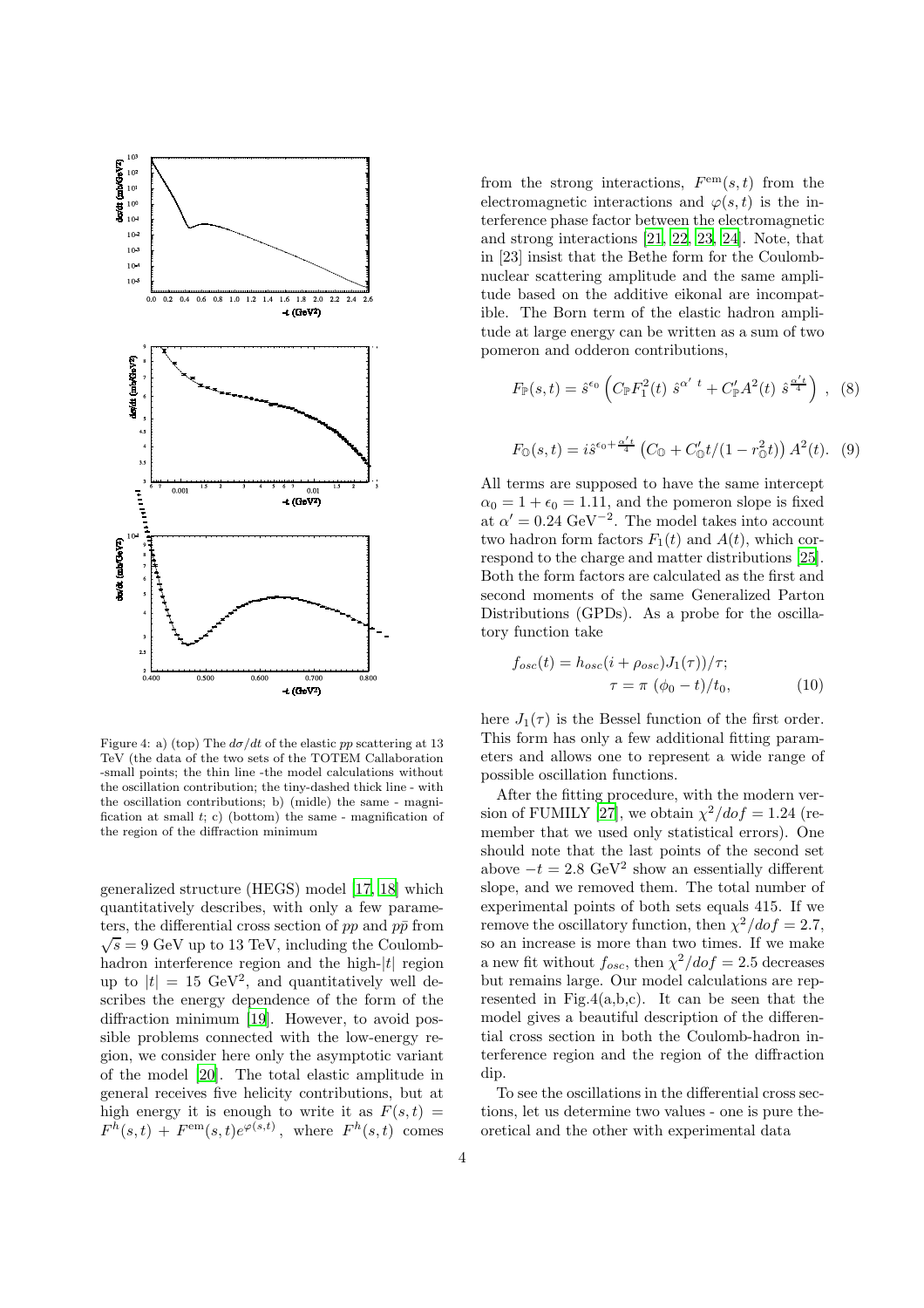

Figure 5:  $R\Delta th$  of eq.(9a) (the hard line) and  $R\Delta ex$  eq.(9b)  $\sqrt(s) = 13$  TeV. (the tiny line) [top - region of small t; bottom - large  $t$  ] at

$$
R\Delta_{th} = \frac{[d\sigma/dt_{th0+osc} - d\sigma/dt_{th0}]}{d\sigma/dt_{th0}},
$$
  

$$
R\Delta_{Exp} = \frac{[d\sigma/dt_{Exp} - d\sigma/dt_{th0}]}{d\sigma/dt_{th0}}.
$$
 (11)

The corresponding values calculated from the fit of two sets of the TOTEM data at 13 TeV are presented in Fig.5. At small  $t$  there is a large noise; however, the oscillation contributions can be seen. This corresponds to the small size of the SuSd values in Fig.3; however, at large  $-t > 0.1 \text{ GeV}^2$  we can see that  $R\Delta_{th}$  is similar to the value  $R\Delta_{Exp}$ . The oscillation contribution is small; however, the noise of the background decreases at this  $t$  and does not dump the oscillation part.

#### 5. Conclusion

We have shown that HEGS model describes at a quantitative level the new experimental data at 13 TeV with taking into account only statistical errors. However, only adding the small oscillatory term allows one to obtain  $\chi_{dof}^2 = 1.25$ . The phenomenon of oscillations of the elastic scattering amplitude will give us important information about the behavior of the hadron interaction potential at large distances. We have shown the existence of such oscillations at the statistical level by three methods: a) the method of statistically independent selection; b) the comparison of the  $\chi^2$  without oscillation  $(\sum \chi^2 = 1140)$  and with oscillation  $(\sum \chi^2 = 515)$ ; c) the comparison of  $R\Delta_{th}$  and  $R\Delta_{exp}$ , Fig.5). All three methods show the presence of the oscilatory behavior. Very likely that such effects exist also in experimental data at essentially smaller energies [\[28](#page-5-12)] but, maybe, they have a more complicated form (with two different periods, for example). The phenomena of oscillations are also related to the asymptotic properties of the scattering amplitude. They can impact the determination of the sizes of the total cross sections, the ratio of the elastic to the total cross sections and the size of the  $\rho(s,t)$  - the ratio of the real to imaginary part of the elastic scattering amplitude.

#### Acknowledgements

OVS would like to thank J.-R. Cudell for the fruitful discussion and the University of Liège where part of this work was done. This work was also supported by the Fonds de la Recherche Scientifique-FNRS, Belgium, under grant No. 4.4501.15

### Reference

#### References

- <span id="page-4-0"></span>J. Fischer, *Phys.Rep.* **76**, (1981) 157.
- <span id="page-4-1"></span>[2] M.M. Block, R.N. Cahn, Rev.Mod.Phys., 57, (1985) 563.
- <span id="page-4-2"></span>S.M. Roy, *Phys.Lett.* **B 34**, (1971) 407.
- <span id="page-4-3"></span>[4] G. Auberson, T. Kinoshita, A. Martin, Phys. Rev. D3, (1971) 3185.
- <span id="page-4-4"></span>[5] J.-R. Cudell, O.V. Selyugin, Phys.Rev.Lett. 102, (2009) 032003.
- <span id="page-4-5"></span>[6] J.-R. Cudell, O.V. Selyugin, Aip Conf.Proc. 1350: (2011) 115; arxiv: 0811.4369; [arXiv:1011.4177.](http://arxiv.org/abs/1011.4177)
- <span id="page-4-6"></span>[7] S. Barshay, P. Heiliger, Z. Phys. C 64(1994) 675.
- <span id="page-4-7"></span>[8] J. Kontros, A. Lengyel, Ukr.J.Phys. 41, (1996) 290.
- <span id="page-4-8"></span>[9] P.Gauron, B.Nicolescu, O.V.Selyugin, Phys.Lett, B 397, (1997) 305.
- <span id="page-4-9"></span>[10] N.I. Starkov, V.A. Tzarev, Lett. JTEPh, 23, (1976) 403.
- <span id="page-4-10"></span>[11] F. Iachello, D. Kuznezov, Phys. Rev. D 45, (1992) 4156.
- <span id="page-4-11"></span>[12] A.T. Filippov, Part.&Nucl., 10, (1979) 501.
- <span id="page-4-12"></span>[13] M.L. Goldberger, K.M. Watson, "Collision Theory", (1964).
- <span id="page-4-13"></span>[14] D.J. Hudson, STATISTIC, Lectures on Elementary Statistics and Probability, Geneva (1964).